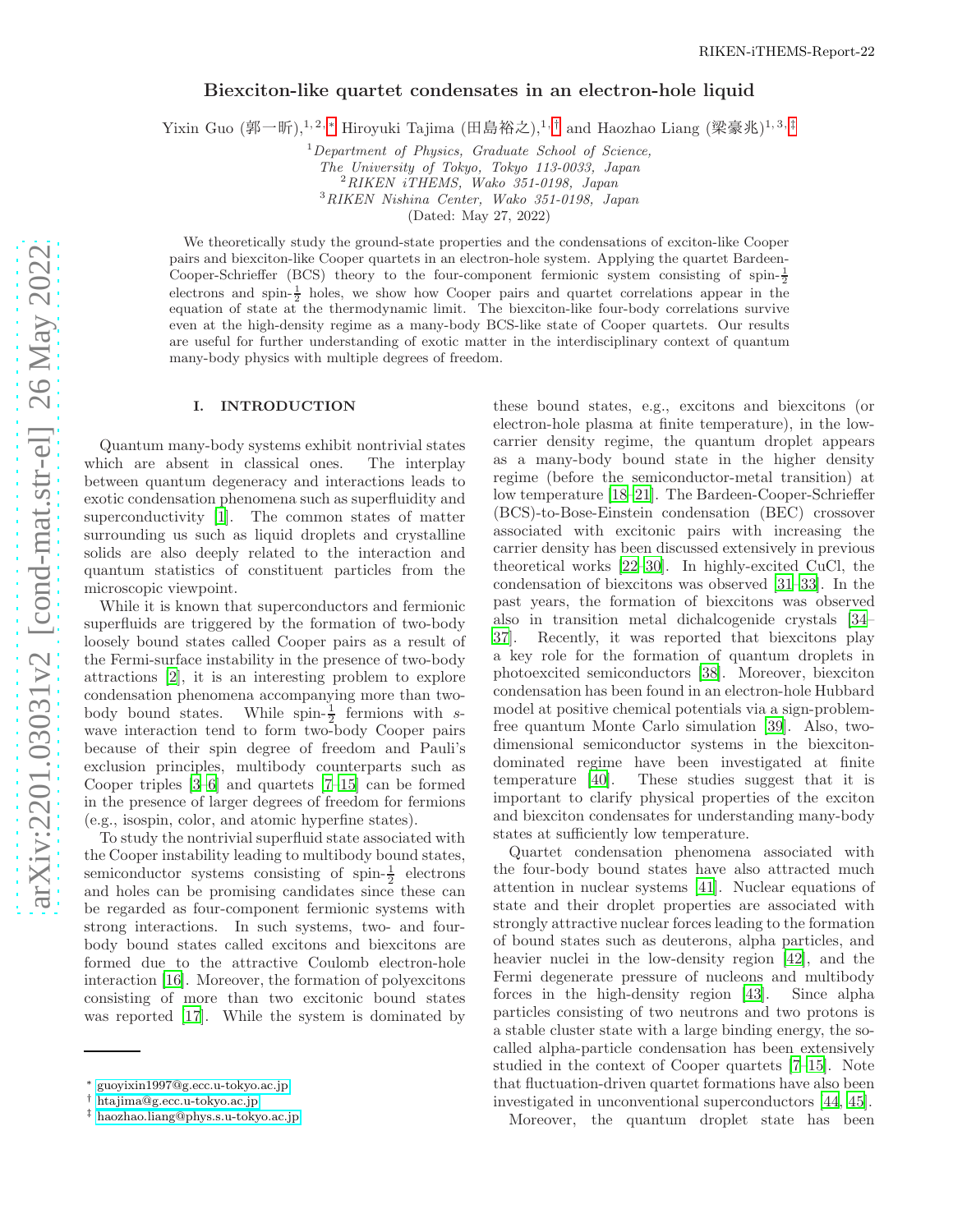realized in ultracold Bose-Bose mixtures [\[46](#page-9-11)[–49\]](#page-9-12). The stabilization of the dilute quantum droplet is achieved by the competition between the mean-field attraction and the repulsive quantum fluctuations [\[50](#page-9-13)]. While the Lee-Huang-Yang energy density functional can explain such saturation properties but exhibit a complex value in the region where the mean-field collapse occurs, it is reported that the complexity of the energy density functional can be avoided by considering the bosonic pairing [\[51,](#page-9-14) [52\]](#page-9-15). This fact implies that a biexciton, which can be regarded as the two-exciton pairing state, plays a crucial role in the formation of self-bound quantum droplets in electronhole systems. Moreover, similar self-bound quantum droplets have been realized in dipolar Bose gases [\[53\]](#page-9-16), which is analogous with an exciton gas with an electric dipole moment.

In this paper, we theoretically investigate thermodynamic properties in an electron-hole system at zero temperature within the quartet BCS framework, which uses the extended BCS variational wave function involving Cooper pairing and quarteting in the momentum space at the thermodynamic limit [\[15\]](#page-8-5). Special attention is paid to the biexciton-like condensates, that is, the Cooper quartets consisting of two electrons and two holes as a result of the Cooper instability of Fermi seas. (Note that we call it "biexciton-like" since a Cooper quartet considered here is a loosely bound quantum state, unlike usual point-like bound states.) Recently, such a framework has been employed to study pair and quartet correlations in nuclear systems [\[10,](#page-8-13) [13](#page-8-14)[–15\]](#page-8-5). Effects of Fermi degenerate pressure are automatically considered in this framework as in the usual BCS theory. The interplay among the Fermi degenerate pressure of electrons and holes and the formation of excitonlike Cooper pairs and biexciton-like Cooper quartets is examined microscopically.

This paper is organized as follows. In Sec. [II,](#page-1-0) we show a theoretical model for an electron-hole system and a detailed formalism of the quartet BCS theory. In Sec. [III,](#page-3-0) the numerical results and the corresponding discussions for the ground-state properties are presented. Finally, we summarize this paper with future perspectives in Sec. [IV.](#page-6-0)

#### <span id="page-1-0"></span>II. THEORETICAL FRAMEWORK

#### A. Hamiltonian

In this paper, we consider a three-dimensional electron-hole system with the electron-electron, holehole, and electron-hole interactions. The corresponding Hamiltonian is written as

$$
H = H_{\rm e}^{0} + H_{\rm h}^{0} + V_{\rm e-e} + V_{\rm h-h} + V_{\rm e-h}.
$$
 (1)

In detail, the single-particle part reads

$$
H_e^0 = \sum_{p,s_z} \varepsilon_{e,p} e_{p,s_z}^\dagger e_{p,s_z},\tag{2a}
$$

$$
H_{\mathbf{h}}^{0} = \sum_{\mathbf{p}, s_z} \varepsilon_{\mathbf{h},\mathbf{p}} h_{\mathbf{p},s_z}^{\dagger} h_{\mathbf{p},s_z}, \tag{2b}
$$

where the creation operators  $e^{\dagger}$  and  $h^{\dagger}$  create and electron and a hole, respectively;  $p$  is the single-particle momentum,  $q = \frac{1}{2}(p_1 - p_2)$  is the relative momentum, s is the single-particle spin  $(s_z)$  is its third component), and  $P = p_1 + p_2$  is the center of mass momentum. In addition, the single-particle energy reads  $\varepsilon_{i,p} = \frac{p^2}{2M}$  $\frac{1}{2M_i}$  –  $\mu_i$  (i = e, h), where  $\mu_i$  is the chemical potential and  $M_i$  is the effective mass. Note that the particle-hole transformation is taken for the hole band such that a hole has the positive-curvature energy dispersion  $\varepsilon_{h,p}$ . The low-energy interactions read

$$
V_{\text{e-e}} = \sum_{P,q,q'} U_{\text{e-e}}(q-q')C_{\text{e}}^{\dagger}(P,q)C_{\text{e}}(P,q'),\tag{2c}
$$

$$
V_{\mathrm{h}\text{-h}} = \sum_{\boldsymbol{P}, \boldsymbol{q}, \boldsymbol{q'}} U_{\mathrm{h}\text{-h}}(\boldsymbol{q} - \boldsymbol{q'}) C_{\mathrm{h}}^{\dagger}(\boldsymbol{P}, \boldsymbol{q}) C_{\mathrm{h}}(\boldsymbol{P}, \boldsymbol{q'}), \tag{2d}
$$

$$
V_{\rm e-h} = \frac{1}{4} \sum_{S,S_z} \sum_{P,q,q'} U_{\rm e-h} (q - q') E_{S,S_z}^{\dagger} (P,q) E_{S,S_z} (P,q'),
$$
\n(2e)

where we have introduced the two-electron and two-hole pair operators

$$
C_{\mathbf{e}}^{\dagger}(\boldsymbol{P}, \boldsymbol{q}) = e_{\boldsymbol{q} + \boldsymbol{P}/2, \frac{1}{2}}^{\dagger} e_{-\boldsymbol{q} + \boldsymbol{P}/2, -\frac{1}{2}}^{\dagger}, \tag{3a}
$$

$$
C_{\rm h}^{\dagger}(\boldsymbol{P}, \boldsymbol{q}) = h_{\boldsymbol{q} + \boldsymbol{P}/2, \frac{1}{2}}^{\dagger} h_{-\boldsymbol{q} + \boldsymbol{P}/2, -\frac{1}{2}}^{\dagger}, \tag{3b}
$$

and the exciton creation operators

$$
E_{0,0}^{\dagger}(\boldsymbol{P},\boldsymbol{q}) = \sum_{s_z,s_z'} C_{\frac{1}{2}\frac{1}{2}s_zs_z'}^{00} e_{\boldsymbol{q}+\boldsymbol{P}/2,s_z}^{\dagger} h_{-\boldsymbol{q}+\boldsymbol{P}/2,s_z'}^{\dagger}, \quad (4a)
$$

$$
E_{1,S_z}^{\dagger}(\boldsymbol{P}, \boldsymbol{q}) = \sum_{s_z, s_z'} C_{\frac{1}{2}\frac{1}{2}s_z s_z'}^{1S_z} e_{\boldsymbol{q}+\boldsymbol{P}/2, s_z}^{\dagger} h_{-\boldsymbol{q}+\boldsymbol{P}/2, s_z'}^{\dagger}.
$$
 (4b)

Here,  $S_z$  is the z component of the total spin S of an exciton. The corresponding annihilation operators are their conjugates. Also,  $U_{\text{e-e}}$ ,  $U_{\text{h-h}}$  and  $U_{\text{e-h}}$  are the interaction strengths for the electron-electron, hole-hole, and electron-hole channels. In general, the most relevant interaction is  $U_{e-h}$  which is an attractive Coulomb force and induces the formation of excitons. For  $U_{\text{e-e}}$ and  $U_{h-h}$ , these can be attractive when the phononmediated interaction is present as in conventional BCS superconductors. At high density, the Coulomb repulsion and the screening effect also may become important. In this paper, we assume attractive  $U_{\text{e-e}}$  and  $U_{\text{h-h}}$  for simplicity but eventually these interaction effects are ignored since attractive  $U_{e-h}$  is expected to be stronger than  $U_{\text{e-e}}$  and  $U_{\text{h-h}}$  [\[29\]](#page-8-15).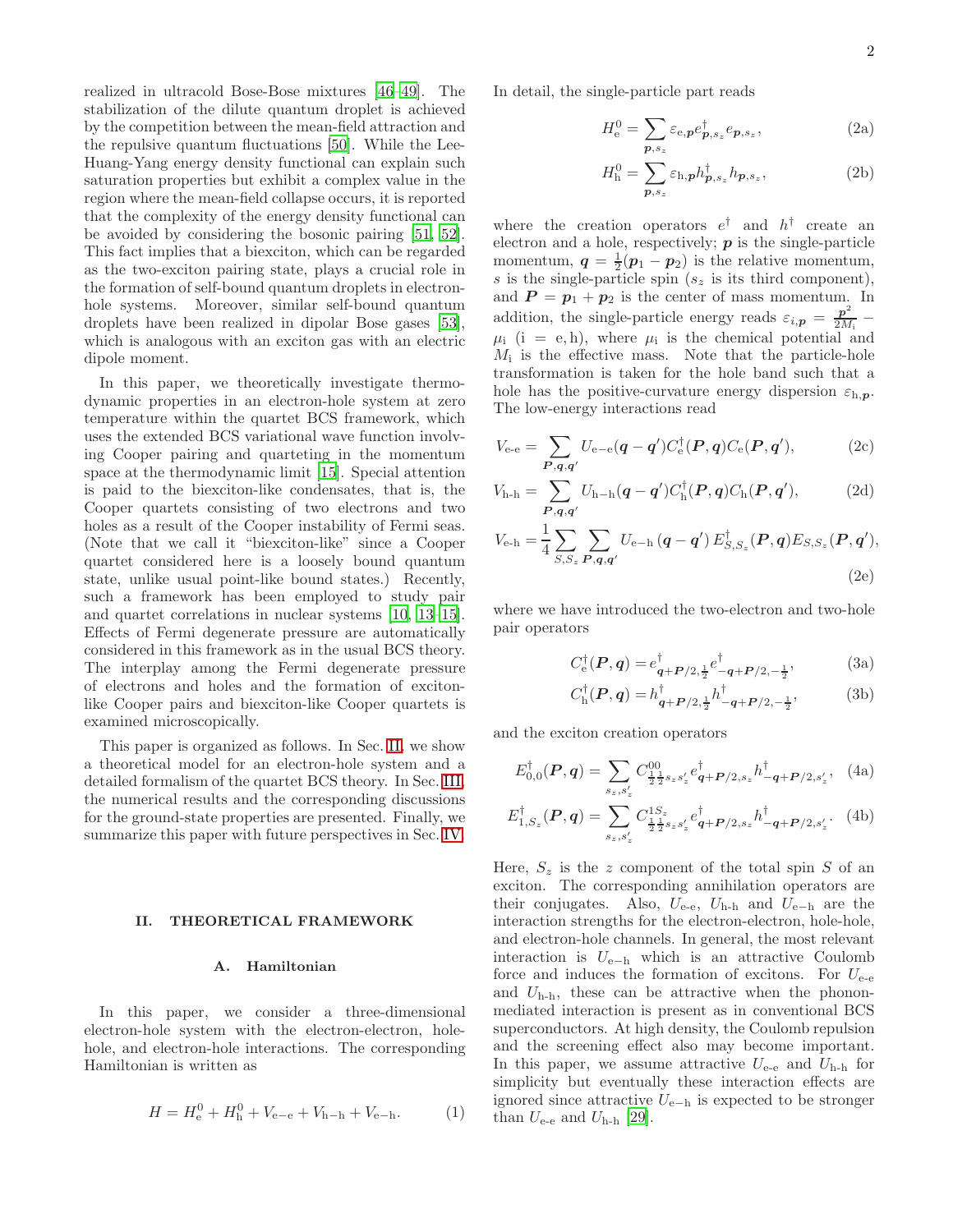We briefly note that the present electron-hole system is like symmetric nuclear matter where the attractive electron-hole interaction can be regarded as a counterpart of the isospin-singlet neutron-proton interaction, which induces a two-body bound state (i.e., deuteron). Indeed, both systems are composed of four-component fermions and similar multibody bound states appear in a certain density regime. A simplified model enables us to discuss similarities and differences between two systems from an interdisciplinary viewpoint of many-body physics although their energy scales are largely different from each other.

# B. Quartet BCS theory

With the consideration of the coherent state for the four-body sector, the trial wave function is adopted

as [\[10,](#page-8-13) [15](#page-8-5)]

$$
|\Psi\rangle = \prod_{\mathbf{q}} \left[ u_{\mathbf{q}} + \frac{1}{2} \sum_{S,S_z} v_{\mathbf{q},S,S_z} E_{S,S_z}^{\dagger}(0,\mathbf{q}) + \sum_{i=\text{e,h}} x_{\mathbf{q},i} C_i^{\dagger}(\mathbf{0},\mathbf{q}) + \frac{1}{4} w_{\mathbf{q}} B^{\dagger}(\mathbf{q}) \right] |0\rangle, \quad (5)
$$

where the biexcition creation operator at the zero centerof-mass momentum is defined as

$$
B^{\dagger}(\mathbf{q}) = E^{\dagger}_{1,+1}(0,\mathbf{q})E^{\dagger}_{1,-1}(0,\mathbf{q}). \tag{6}
$$

The contribution of excited excitons with finite center-ofmass momenta is neglected since the low-energy cluster states can dominate the system at sufficiently low temperatures. We note that, a similar approximation has been employed in studies of nuclear systems [\[10](#page-8-13)]. The normalization condition is

<span id="page-2-4"></span>
$$
|u_{\mathbf{q}}|^2 + |v_{\mathbf{q}}|^2 + |x_{\mathbf{q}}|^2 + |w_{\mathbf{q}}|^2 = 1, \tag{7}
$$

where the norms of the variational parameters are defined as  $|v_{\bm{q}}|^2 = \sum_{S,S_z} |v_{\bm{q},S,S_z}|^2$  and  $|\mathbf{x}_{\bm{q}}|^2 = \sum_i |x_{\bm{q},i}|^2$  for convenience.

We note that while more sophisticated variational wave functions with the use of Hubbard-Stratonovich transformation are proposed in the studies of finite nuclei [\[13,](#page-8-14) [14\]](#page-8-16), the present wave function has an advantage in the practical numerical calculation of the physical quantities at the thermodynamic limit because of its natural extension of the BCS wave function.

<span id="page-2-3"></span><span id="page-2-2"></span><span id="page-2-1"></span><span id="page-2-0"></span>The variational equations are obtained as

$$
v_{q,1,\pm 1} = \frac{u_q \Delta_q^{e-h} + w_q \Delta_q^{e-h}}{\Omega_q + (\varepsilon_{e,q} + \varepsilon_{h,-q})}, \qquad v_{q,1,0} = \frac{u_q \Delta_q^{e-h} - w_q \Delta_q^{e-h}}{\Omega_q + (\varepsilon_{e,q} + \varepsilon_{h,-q})}, \qquad v_{q,0,0} = \frac{u_q \Delta_q^{e-h} + w_q \Delta_q^{e-h}}{\Omega_q + (\varepsilon_{e,q} + \varepsilon_{h,-q})}.
$$
 (8a)

$$
x_{q,e} = \frac{u_q \Delta_q}{\Omega_q + (\varepsilon_{e,q} + \varepsilon_{e,-q})}, \qquad x_{q,h} = \frac{u_q \Delta_q^{\alpha}}{\Omega_q + (\varepsilon_{h,q} + \varepsilon_{h,-q})},\tag{8b}
$$

$$
w_{\mathbf{q}} = \frac{v_{\mathbf{q},1,+1}\Delta_{\mathbf{q}}^{\mathrm{e-h}} + v_{\mathbf{q},1,-1}\Delta_{\mathbf{q}}^{\mathrm{e-h}} + v_{\mathbf{q},0,0}\Delta_{\mathbf{q}}^{\mathrm{e-h}} - v_{\mathbf{q},1,0}\Delta_{\mathbf{q}}^{\mathrm{e-h}}}{\Omega_{\mathbf{q}} + 2\left(\varepsilon_{0,\mathbf{q}} + \varepsilon_{0,-\mathbf{q}}\right)},\tag{8c}
$$

where we introduced

$$
\Omega_{\mathbf{q}} = \frac{1}{2u_{\mathbf{q}}} \left[ x_{\mathbf{q},e}^{*} \Delta_{\mathbf{q}}^{e-e} + x_{\mathbf{q},e} \Delta_{\mathbf{q}}^{*e-e} + x_{\mathbf{q},h}^{*} \Delta_{\mathbf{q}}^{h-h} + x_{\mathbf{q},h} \Delta_{\mathbf{q}}^{*h-h} + \sum_{S,S_z} v_{\mathbf{q},S,S_z}^{*} \Delta_{\mathbf{q}}^{e-h} + \sum_{S,S_z} v_{\mathbf{q},S,S_z} \Delta_{\mathbf{q}}^{*e-h} \right].
$$
 (9)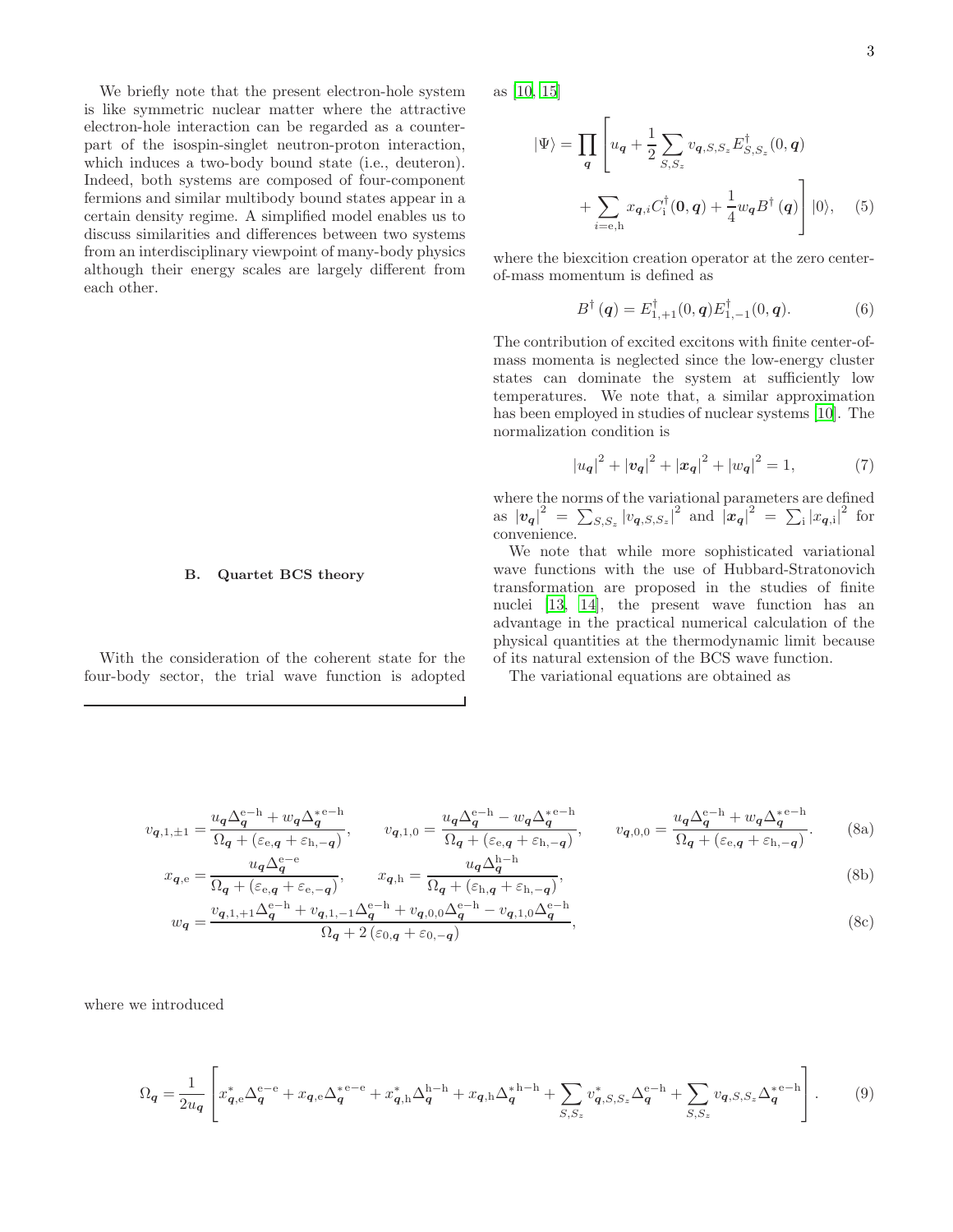The BCS-type energy gaps can be expressed in terms of the variational parameters as

$$
\Delta_q^{\rm e-e} = -\sum_{\mathbf{q}'} U_{\rm e-e}(\mathbf{q} - \mathbf{q}') u_{\mathbf{q}'}^* x_{\mathbf{q}',\rm e},\tag{10a}
$$

$$
\Delta_{\bm{q}}^{\mathrm{h-h}} = -\sum_{\bm{q}'} U_{\mathrm{h-h}}(\bm{q}-\bm{q}') u_{\bm{q}'}^* x_{\bm{q}',\mathrm{h}},\tag{10b}
$$

$$
\Delta_{\mathbf{q}}^{\text{e-h}} = -\sum_{\mathbf{q}'} \sum_{S,S_z} U_{\text{e-h}} \left( \mathbf{q} - \mathbf{q}' \right) \left[ u_{\mathbf{q}'}^* v_{\mathbf{q}'',S,S_z} + \delta_{S,1} \delta_{S_z,+1} v_{\mathbf{q}'',S,-S_z}^* w_{\mathbf{q}'} + \delta_{S,1} \delta_{S_z,-1} v_{\mathbf{q}'',S,-S_z}^* w_{\mathbf{q}'} - \frac{1}{2} \delta_{S,1} \delta_{S_z,0} \left( v_{\mathbf{q}'',S,-S_z}^* w_{\mathbf{q}'} + v_{\mathbf{q}'',S,-S_z}^* w_{-\mathbf{q}'} \right) + \frac{1}{2} \delta_{S,0} \delta_{S_z,0} \left( v_{\mathbf{q}'',S,-S_z}^* w_{\mathbf{q}'} + v_{\mathbf{q}'',S,-S_z}^* w_{-\mathbf{q}'} \right) \right]. \tag{10c}
$$

The detailed derivations of the variational equations are further shown in Appendix [A.](#page-7-0) In addition, we note that the well-known BCS results can be obtained by taking  $w_{\mathbf{q}} = 0$  [\[15\]](#page-8-5).

To obtain the ground-state energy  $E = \langle \Psi | H + \mu_{e} n_{e} +$  $\mu_{\rm h}n_{\rm h}|\Psi\rangle$ , where

$$
n_{\mathbf{e}} = \sum_{\boldsymbol{p}, s_z} e_{\boldsymbol{p}, s_z}^{\dagger} e_{\boldsymbol{p}, s_z}, \tag{11a}
$$

$$
n_{\mathbf{h}} = \sum_{\mathbf{p}, s_z} h_{\mathbf{p}, s_z}^{\dagger} h_{\mathbf{p}, s_z}
$$
 (11b)

are the carrier density operators of electrons and holes, respectively, we need to calculate the expectation values of  $n_e$  and  $n_h$ . These quantities (i.e.,  $\rho_{e,h} = \langle \Psi | n_{e,h} | \Psi \rangle$ ) are given by

$$
\rho_{\rm e} = \sum_{\mathbf{q}} \left( \left| v_{\mathbf{q}} \right|^2 + 2 \left| x_{\mathbf{q},\rm e} \right|^2 + 2 \left| w_{\mathbf{q}} \right|^2 \right), \tag{12a}
$$

$$
\rho_{\rm h} = \sum_{\bf q} \left( |v_{\bf q}|^2 + 2 |x_{\bf q, h}|^2 + 2 |w_{\bf q}|^2 \right). \tag{12b}
$$

In the numerical calculations, we solve Eqs.  $(10a)$ , [\(10b\)](#page-3-2), [\(10c\)](#page-3-3), [\(9\)](#page-2-0), [\(8a\)](#page-2-1), [\(8b\)](#page-2-2), and [\(8c\)](#page-2-3) with respect to  $\Delta_q^{\text{e-e}}, \Delta_q^{\text{h-h}}, \Delta_q^{\text{e-h}}, \Omega_q, v_q, x_q$ , and  $w_q$  self-consistently. Then,  $u_q$  is determined by the normalization condition in Eq. [\(7\)](#page-2-4). Substituting these variational parameters to Eqs.  $(A1)$ ,  $(12a)$ , and  $(12b)$ , we can numerically evaluate the ground-state energy  $E = \langle H \rangle + \mu_{\rm e} \rho_{\rm e} + \mu_{\rm h} \rho_{\rm h}$  and the fermion number density  $\rho = \rho_{\rm e} + \rho_{\rm h}$ .

Practically, in this paper we consider only the shortrange attractive electron-hole interaction described by the contact-type coupling as  $U_{e-h}(q - q') = -U_C$  [\[29\]](#page-8-15). A similar contact-type coupling has also been employed for the study of monolayer  $MoSe_2$  [\[54\]](#page-9-17). Also, we consider the equal effective masses as  $M_e = M_h \equiv M$ . Although it is rather simplified compared with the realistic cases, such a model is sufficient for our purpose since we are interested in qualitative features of BCS-like pair and quartet correlations in an electron-hole system. Indeed, the long-range Coulomb attraction is necessary to be considered for the description of the droplet state [\[18](#page-8-8)[–21\]](#page-8-9). Nevertheless, our approach is useful for understanding the Cooper pair and quartet correlations on the groundstate energy.

#### <span id="page-3-3"></span><span id="page-3-2"></span><span id="page-3-1"></span><span id="page-3-0"></span>III. RESULTS AND DISCUSSION

To figure out the differences between the results with and without the biexciton-like Cooper quartet correlations, we take the electron  $M_e$  and hole mass  $M_h$ to be the same as 0.511 MeV, the four-body (biexciton) energy  $B_{XX}$  as 500 meV to characterize the electron-hole interaction strength  $U_{\text{C}}$ , and the momentum cutoff  $\Lambda =$  $100k_F$ , where  $k_F = (3\pi^2\rho/2)^{\frac{1}{3}}$  is the Fermi momentum. It should be noted that  $B_{\text{XX}} = 500 \text{ meV}$  is close to the value 434 meV employed in Ref. [\[40\]](#page-9-5).

## A. Ground-state properties of biexciton-like quartet condensates in an electron-hole system

<span id="page-3-5"></span><span id="page-3-4"></span>In the low-density limit, the ground-state energy density  $E$  is proportional to the cluster energy as [\[55](#page-9-18)]

<span id="page-3-6"></span>
$$
E_{\rho \to 0} = -\frac{1}{4} B_{\rm XX} \rho. \tag{13}
$$

Since the fermion chemical potential  $\mu_{\rm e} = \mu_{\rm h} \equiv \mu$  for the balanced system ( $\rho_e = \rho_h$  and  $M_e = M_h$ ) is given by  $\mu = \left(\frac{\partial E}{\partial \rho}\right)$  based on the thermodynamic relation, one can obtain  $-B_{XX} = 4\mu$  ( $\rho \rightarrow 0$ ). Figure [1](#page-4-0) shows the total fermion number density  $\rho$  as a function of  $\mu$  for the electron-hole interaction strength  $U_{\rm C}$  that corresponds to  $B_{XX} = 500$  meV. Note that  $B_{XX}$  is associated with  $U_{\rm C}$  through the variational equations [\(8a\)](#page-2-1) and [\(8c\)](#page-2-3) and electron-hole pairing gap given by Eq. [\(10c\)](#page-3-3), so that the value of  $B_{XX}$  varies if  $U_{\rm C}$  changes and vice versa. In this figure, it is clearly seen that  $\rho$  starts to be finite at  $\mu = -B_{XX}/4 = -125$  meV.

For the two-body sector, because the two-body (exciton) energy  $B_X$  cannot be determined from  $E$ , we evaluate  $B_X$  by solving the two-body problem with the same  $U_{\text{C}}$ . The relation between  $U_{\text{C}}$  and  $B_{\text{X}}$  is summarized in Appendix [B.](#page-7-2) We numerically confirmed that  $B_{XX}$  is larger than  $2B_X$  in the region where we explored in the present model. While it is difficult to prove this relation of  $B_{XX}$  and  $B_X$  for arbitrary coupling strength, our trial wave function can describe both pair and quartet states in the common variational parameter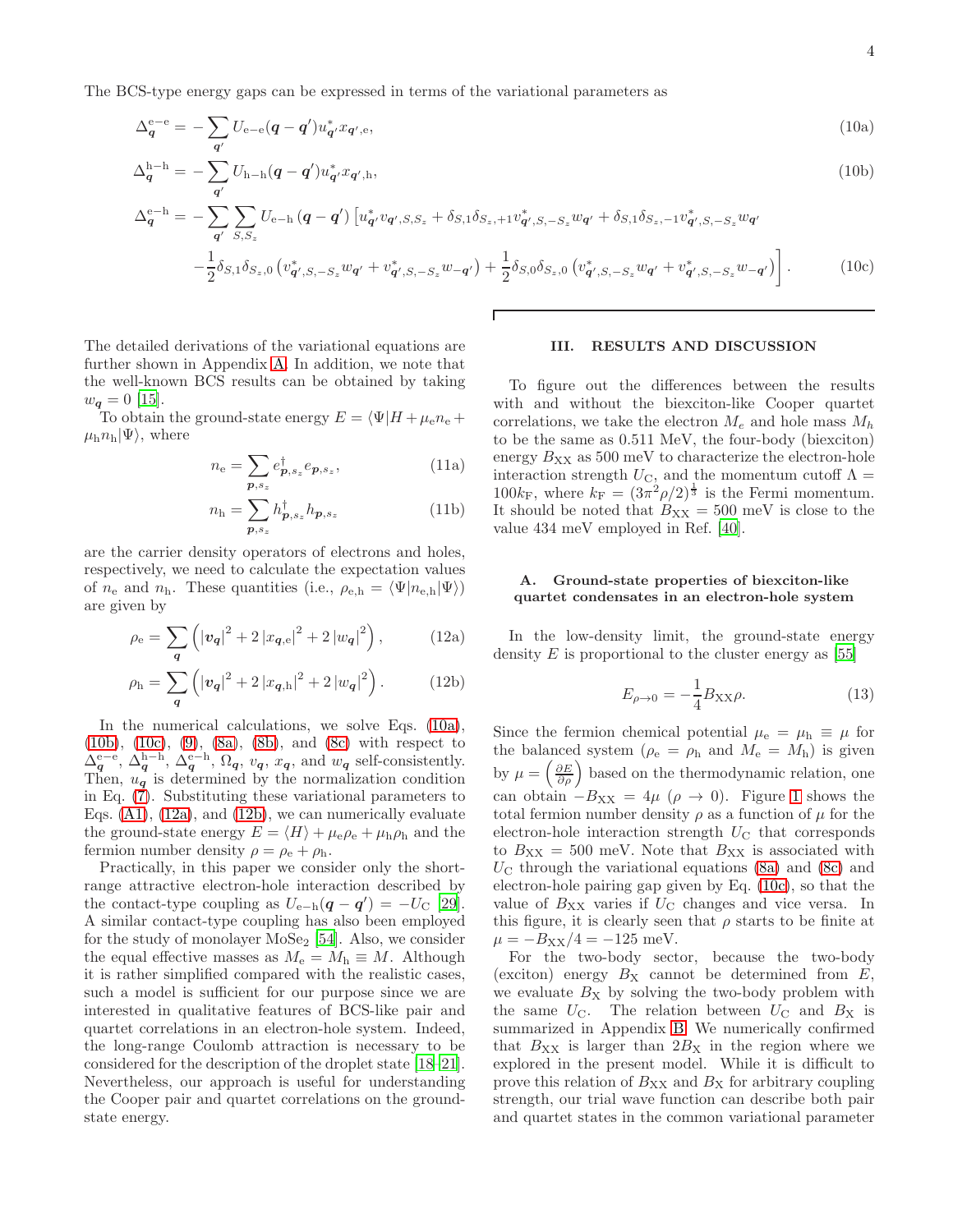

<span id="page-4-0"></span>FIG. 1. Total fermion number density  $\rho$  as a function of chemical potential  $\mu$ . The four-body energy  $B_{XX}$  corresponds to the point where the total density becomes finite. Here, the four-body energy per fermion  $B_{XX}/4$  is taken as 125 meV.

space. Therefore, based on the variational principle, it indicates that the biexciton state is stable against the breakup to two exciton states in the dilute limit. It is known that for the contact-type interaction the cutoff dependence will appear in the numerical calculations, and a density-dependent cutoff is adopted here. However, we calculate  $B_X$  $B_X$  according to Appendix B in the lowdensity limit ( $\rho \sim 10^{-6}$  nm<sup>-3</sup>) and obtain that  $B_{\text{X}} \simeq$ 225 meV. Consequently, we regard that the two-body energy  $B_x = 225$  meV in vacuum. It is close to the value of exciton energy, 193 meV, adopted in Ref. [\[40\]](#page-9-5). Note that if we measure the biexciton binding energy  $E_{XX}$  from the threshold for two exciton states given by  $2E_X = -2B_X$ , we obtain  $E_{XX} = -B_{XX} - 2E_X = -50$ meV, which is also close to −43 meV in Ref. [\[40\]](#page-9-5). In addition, although the calculations performed in this paper are basically for the three-dimensional system, the present theoretical framework can be further applied to the two-dimensional ones by taking  $D = 2$  in the momentum summation,  $\sum_{q} \rightarrow \int \frac{d^{D}q}{(2\pi)^{D}}$ . For instance, our framework is closely related to the model for CdSe nanoplatelets in Ref. [\[40](#page-9-5)] with a different dimension. Another relevant study [\[56](#page-9-19)] was performed in the twodimensional van der Waals materials with a long-range (momentum-dependent) interaction, where the coupled MoSe2-WSe<sup>2</sup> monolayers were taken as the objects of research. Nevertheless, the biexciton-like quartet correlation was not taken into account in those works. Therefore, the present theoretical framework can be applied to more realistic systems.

Figure [2](#page-4-1) shows the ground-state energy density  $E =$  $\langle H \rangle + \mu \rho$  as a function of  $\rho$ . To see the role of quartet correlations, the energy density  $E$  without biexciton correlation is also plotted. Because the bound-state formation reduces the total energy, the equation of state becomes softer (i.e., the ground-state energy becomes



<span id="page-4-1"></span>FIG. 2. (Color online) Energy densities  $E$  as a function of total density energy  $\rho$  with (blue solid line) and without (black dashed line) biexciton correlation. The four-body energy  $B_{XX}$ is taken as 500 meV.

smaller) compared with the result without biexciton correlations. As shown in Eq.  $(13)$ , E decreases with increasing  $\rho$  in the low-density regime, indicating that the system obtains the energy gain associated with the bound-state formations (i.e., excitons and biexcitons). In turn, the absolute value of the quartet correction, indicated by the difference between the results with and without biexciton correlation, becomes larger with increasing  $\rho$ . This result indicates that the Cooper instability associated with the Fermi surface and the attractive electron-hole interaction assists the formation of Cooper quartets in the high-density regime. In this sense, the in-medium biexciton correlations in such a dense system are not the usual four-body bound states in vacuum but the BCS-like many-body states of biexcitonlike Cooper quartets, which are also different from polyexcitons.

In the quartet BCS framework, the low-energy excitation is dominated by the quartet correlations. In the high-density regime, such a low-energy sector relatively increases with the increase of the Fermi energy. However, the quartet correlations themselves are negligible compared with the Fermi energy in such a regime. Although we do not explicitly show it here, the increase of  $E$  in the high-density regime can be understood from the behavior of the energy density  $E_{\text{FG}}$ in an ideal Fermi gas

$$
E_{\rm FG} = \frac{2}{5\pi^2 M} \left(\frac{3\pi^2 \rho}{2}\right)^{\frac{5}{3}},\tag{14}
$$

which is a monotonically increasing function with respect to  $\rho$ . We note that a triexciton, which is a six-body bound state consisting of three electrons and three holes, is not considered in this paper because the Pauli-blocking effect tends to suppress such bound states involving more than two fermions with the same spins for the s-wave shortrange interactions.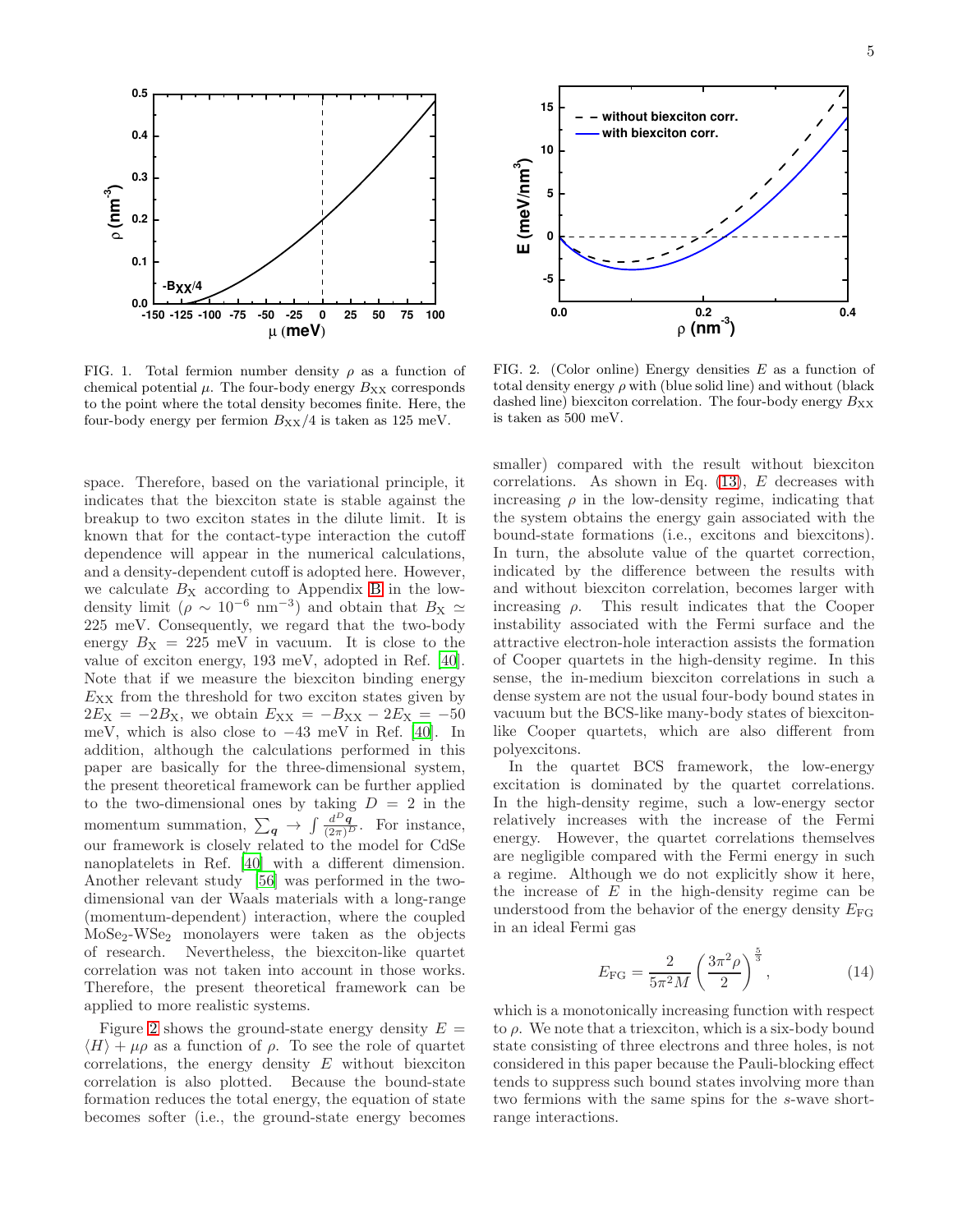While the disappearance of quartet correlations with increasing density was reported in nuclear matter [\[7](#page-8-4), [9](#page-8-17)], it is deeply related to the form of the two-body interaction, such as the effective range corrections and the higher-partial waves, as well as the three- and fourbody interactions. Since we employ the contact-type two-body coupling with a large momentum cutoff  $\Lambda =$  $100k_F$ , pair and quartet correlations are not suppressed in the high-density regime explored in this study. This result is also associated with the fact that the highdensity regime in our model with a contact coupling does not correspond to the usual weak-coupling case as in conventional BCS superconductors but rather the unitary (or crossover) regime from the viewpoint of the BCS-BEC crossover because  $U_{\rm C}$  involves the twobody bound state (i.e., positive scattering length) in the free space [\[57\]](#page-9-20). On the other hand, at finite temperature, the phase transition from Cooper-quartet condensates to an electron-hole plasma may occur even in the present model. More detailed investigations with realistic interactions in the high-density regime and the semiconductor-metal transition are out of scope of this paper and will be addressed elsewhere.

Moreover, we do not find a minimum of  $E/\rho$  (i.e., the energy per one fermion) with respect to  $\rho$ , implying the absence of the droplet phase due to the artifact of the contact-type interactions in the present model. To overcome this, we need to consider the finiterange attractive interaction giving a finite Hartree-Fock contribution, which is approximately proportional to  $-\rho^2$  [\[58\]](#page-9-21). Nevertheless, the present results showing how the quartet correlations affect the energy density could be useful for future detailed investigations of droplet phase with more realistic interactions.

#### B. Energy dispersion and excitation gap

In this subsection, we discuss how the quartet correlations affect the excitation energy of the system. First, in the absence of quartet correlations  $(w_{q} = 0)$ , one can obtain

$$
\Omega_{\mathbf{q}} = E_{\mathbf{q}} - \varepsilon_{\mathbf{q}},\tag{15}
$$

where

$$
E_{\mathbf{q}} = \sqrt{\varepsilon_{\mathbf{q}}^2 + \Delta_{\mathbf{q}}^2} \tag{16}
$$

is the usual BCS dispersion with  $\Delta_q^2 = \sum_{S,S_z} |\Delta_q^{e-h}|^2$ . One can obtain the excitation gap  $E_{\text{gap}} = \inf_{q} [2E_q] \equiv$  $2|\Delta_{\mathbf{q}=\mathbf{q}_{\min}}|$ , where  $\mathbf{q}_{\min}$  is the momentum on the bottom of  $E_q$ . Note that  $|q_{\text{min}}| = \sqrt{2M\mu}$  in the present case with the contact coupling. In the presence of quartet correlations (i.e.,  $\omega_q \neq 0$ ), one can obtain

$$
\Omega_{\mathbf{q}} = E_{\mathbf{q}}^{\omega} - \varepsilon_{\mathbf{q}},\tag{17}
$$



<span id="page-5-3"></span>FIG. 3. (Color online) Energy dispersion  $E_q^{\omega}$  for a given density  $\rho = 0.5 \text{ nm}^{-3}$  with (blue solid line) and without (black dashed line) biexciton-like quartet correlations as a function of relative momentum q.

where

<span id="page-5-1"></span>
$$
E_q^{\omega} = \sqrt{E_q^2 + \frac{4|\Delta_q^{e-h}|^4}{(\Omega_q + 2\varepsilon_q)(\Omega_q + 4\varepsilon_q) - 4|\Delta_q^{e-h}|^2}}.
$$
 (18)

In analogy with the usual BCS dispersion [\(16\)](#page-5-0),  $E^{\omega}_{q}$  can be regarded as the quartet BCS dispersion [\[15\]](#page-8-5). Solving Eq. [\(18\)](#page-5-1) combined with Eq. [\(17\)](#page-5-2), one can evaluate the excitation gap  $E_{\text{gap}} = \inf_{q} [2E_q^{\omega}]$  in the quartet BCS framework.

The energy dispersions with and without the biexciton correlations (i.e.,  $E_q^{\omega}$  and  $E_q$ ) as a function of relative momentum  $q = |q|$  are shown in Fig. [3,](#page-5-3) where we take  $B_{XX} = 500$  meV. Because we are interested in the quartet BCS regime where  $\mu$  becomes positive and the Fermi surface effect is important, the high density case with  $\rho =$  $0.5~\mathrm{nm}^{-3}$  is examined here. As shown in Fig. [1,](#page-4-0)  $\mu$  reaches 100 meV at  $\rho = 0.5$  nm<sup>-3</sup>. With the consideration of biexciton correlations, the excitation gap  $E_{\text{gap}}$ , namely, the minimum of the energy dispersion, becomes larger by around 5.5%, and the relative momentum which gives the minimum of energy dispersion also becomes larger by around 55.6%. While the quartet corrections are significant in the low-momentum regime,  $E_q^{\omega}$  becomes closer to  $E_q$  in the high-momentum regime. Thus, one can see that  $E_{q}^{\omega}$  increases at low q compared with  $E_q$  because of the quartet corrections as found in Eq. [\(18\)](#page-5-1). This result indicates that excitons consisting lower relative momenta tends to form the biexcitonlike Cooper quartets and such quartets are energetically broken into two exciton-like Cooper pairs for larger q.

<span id="page-5-2"></span><span id="page-5-0"></span>Finally, in Fig. [4,](#page-6-1) we plot  $E_{\text{gap}}$  with quartet correlations estimated from the minimum of  $E_q^{\omega}$  shown in Fig. [3.](#page-5-3) For comparison, we also show the result of the excitation gap without quartet correlations. In general,  $E_{\text{gap}}$  with quartet correlations becomes larger than the case without them. This behavior is natural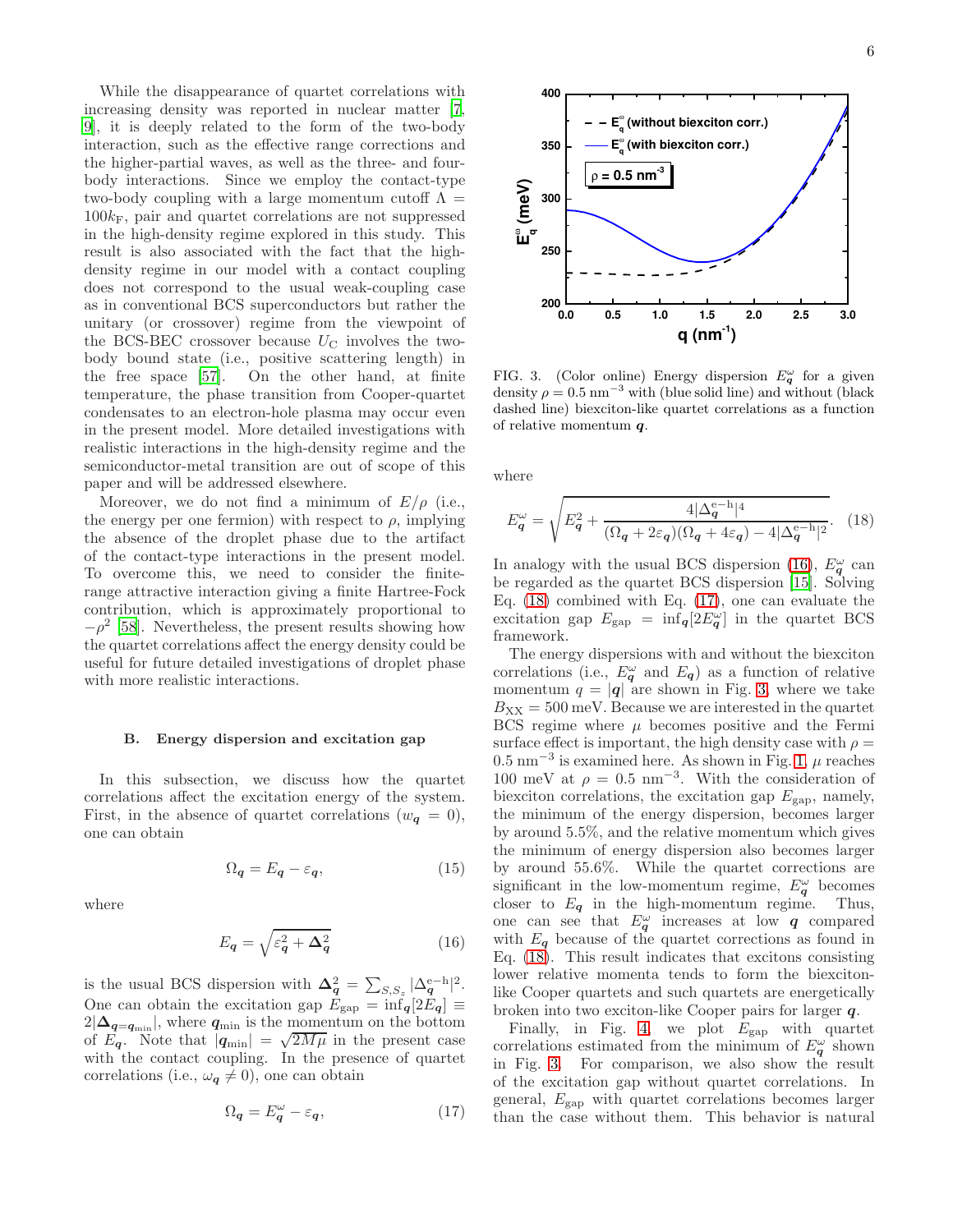

<span id="page-6-1"></span>FIG. 4. (Color online) Excitation gap  $E_{\text{gap}}$  with (blue solid line) and without (black dashed line) biexciton-like quartet correlations as a function of total density  $\rho$ .

since a larger energy is needed to excite a single carrier accompanying the breakup of quartets compared with the case with only two-body pairings. Also, one can find that the difference between the cases with and without quartet correlations becomes smaller with increasing  $\rho$ . At first glance, this tendency seems to be opposite to the quartet correlations on the ground-state energy  $E$ shown in Fig. [3,](#page-5-3) but actually these results are found to be consistent by considering how these quantities are associated with quartet correlations in a relativemomentum-resolved way. While the lower relativemomentum sector plays a significant role for the quartet corrections on E involving the  $q$  summation,  $E_{\text{gap}}$  reflects the quartet correlations at  $q = q_{\min}$ , which is relatively large compared with the low relative momenta dominated by the quartet formation. Indeed, the difference between  $E_q^{\omega}$  and  $E_q$  near  $q = q_{\text{min}}$  is smaller compared with that at  $q \approx 0$ . In this regard, spectroscopic measurements for in-medium biexciton energy, which are not momentumresolved, would give the similar tendency of  $\rho$  dependence as shown in Fig. [4.](#page-6-1)

### <span id="page-6-0"></span>IV. SUMMARY AND PERSPECTIVES

In this paper, we investigated the microscopic properties of biexciton-like quartet condensates in an electron-hole system within the quartet BCS theory at the thermodynamic limit. The variational approach is applied to the three-dimensional electron-hole system, which is described as four-component fermions with short-range attractive interactions (corresponding to the Coulomb electron-hole attraction). Numerically solving the variational equations, we have obtained the groundstate energy density as a function of the fermion number density.

On the one hand, the ground-state energy density decreases with increasing number density in the dilute region because of the energy gains associated with the biexciton formations. On the other hand, such a tendency for the ground-state energy density turns into the increase in the high-density regime due to the Fermi degenerate pressure. To see the role of quartet correlations, we compared the results with and without quartet correlations and pointed out that the quartet condensation leads to the lower ground-state energy. Moreover, we showed the density dependence of the excitation gap, which is defined as the minimal dispersion in analogy with the usual BCS theory. While the quartet correlations induce a larger excitation gap in the whole density regime, the difference from the result with only pairing correlations can be smaller in the high-density regime, because the dispersion minimum itself does not involve the quartet correlations associated with lower momenta.

In this paper, we have employed a simplified model to explore qualitative features of the condensation energy of the biexciton-like quartet state. For further quantitative investigations of the electron-hole droplet phase, it is needed to apply more realistic models with longrange interactions (e.g., Coulomb interactions and their screening) and multi-body forces. For semiconductor systems such as layered transition metal dichalcogenides, the two-dimensional model is relevant. While the quadratic dispersion is adopted in this paper, the band structure of each material should be considered. Nevertheless, these extensions can be easily done in our quartet BCS theory at the thermodynamic limit. It can be achieved by replacing the three-dimensional momentum summation with a two-dimensional one and fermionic dispersion  $\varepsilon_{i,p}$  with realistic bands, respectively.

Also, quantum fluctuations associated with excited two- and four-body states can be important. The energy density functional involving these corrections would be useful for further developments not only in condensed matter but also nuclear and cold atomic physics. Moreover, since actual electron-hole systems are realized as a non-equilibrium steady state, the interactions with environments as an open quantum system would also be an interesting topic. These are left for future works.

#### ACKNOWLEDGMENTS

Y.G. was supported by the RIKEN Junior Research Associate Program. H.T. acknowledges the JSPS Grantsin-Aid for Scientific Research under Grant No. 18H05406. H.L. acknowledges the JSPS Grant-in-Aid for Early-Career Scientists under Grant No. 18K13549, the JSPS Grant-in-Aid for Scientific Research (S) under Grant No. 20H05648, and the RIKEN Pioneering Project: Evolution of Matter in the Universe.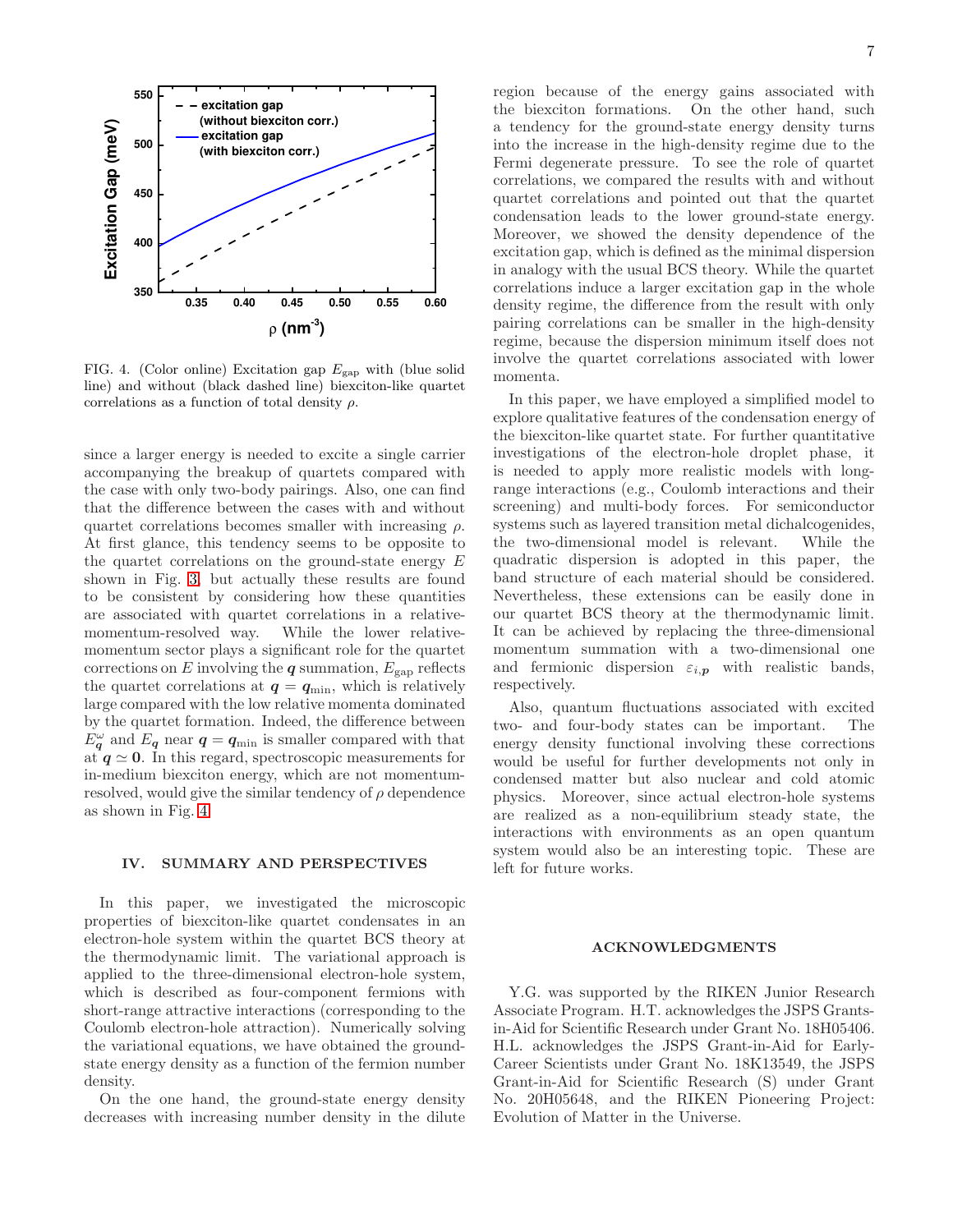### <span id="page-7-0"></span>Appendix A: The derivation of the variational equations

<span id="page-7-1"></span>In this appendix, we derive the variational equation for biexciton-like quartet condensates.

The expectation value of the Hamiltonian is evaluated as

$$
\langle \Psi | H | \Psi \rangle = \langle \Psi | H_0 | \Psi \rangle + \langle \Psi | V_{e-e} | \Psi \rangle + \langle \Psi | V_{h-h} | \Psi \rangle + \langle \Psi | V_{e-h} | \Psi \rangle \n= \sum_{q} \left[ \left( |v_{q,1,+1}|^2 + |v_{q,1,-1}|^2 + |v_{q,1,0}|^2 + |v_{q,0,0}|^2 \right) (\varepsilon_{e,q} + \varepsilon_{h,-q}) \n+ |x_{q,e}|^2 (\varepsilon_{e,q} + \varepsilon_{e,-q}) + |x_{q,h}|^2 (\varepsilon_{h,q} + \varepsilon_{h,-q}) \n+ 2 |w_{q}|^2 (\varepsilon_{0,q} + \varepsilon_{0,-q}) \right] \n+ \sum_{q,q'} U_{e-e}(q-q') (x_{q,e}^* u_q) \cdot (u_{q'}^* x_{q',e}) + \sum_{q,q'} U_{h-h}(q-q') (x_{q,h}^* u_q) \cdot (u_{q'}^* x_{q',h}) \n+ \sum_{q,q'} \sum_{S,S_z} U_{e-h}(q-q') [u_{q} v_{q,S,S_z}^* + \delta_{S,1} \delta_{S_z,+1} v_{q',S,-S_z} w_{q'}^* + \delta_{S,1} \delta_{S_z,-1} v_{q',S,-S_z} w_{q'}^* \n- \frac{1}{2} \delta_{S,1} \delta_{S_z,0} (v_{q',S,-S_z} w_{q'}^* + v_{-q',S,-S_z} w_{q'}^*) + \frac{1}{2} \delta_{S,0} \delta_{S_z,0} (v_{q',S,-S_z} w_{q'}^* + v_{-q',S,-S_z} w_{q'}^*) \right] \n\times [u_{q'}^* v_{q',S,S_z} + \delta_{S,1} \delta_{S_z,+1} v_{q',S,-S_z}^* w_{q'} + \delta_{S,1} \delta_{S_z,-1} v_{q',S,-S_z}^* w_{q'} - \frac{1}{2} \delta_{S,1} \delta_{S_z,0} (v_{q',S,-S_z}^* w_{q'} + v_{q',S,-S_z}^* w_{q'} + v_{q',S,-S_z}^* w_{q'} + v_{q',S,-S_z}^* w_{q'} + v_{q',S,-S_z}^* w_{q'} + v_{q',S,-S_z}^* w_{q'} )
$$

By taking the variations of the expectation value of the Hamiltonian with respect to variational parameters, we obtain

$$
\delta \langle \Psi | H | \Psi \rangle
$$
\n
$$
= \sum_{S,S_z} v_{q,S,S_z} \delta v_{q,S,S_z}^* (\varepsilon_{e,q} + \varepsilon_{h,-q}) + \sum_i x_{q,i} \delta x_{q,i}^* (\varepsilon_{i,q} + \varepsilon_{i,-q}) + 2w_q \delta w_q^* (\varepsilon_{0,q} + \varepsilon_{0,-q})
$$
\n
$$
- (u_q \delta x_{q,e}^* + x_{q,e}^* \delta u_q) \Delta_q^{e-e} - x_{q,e} \Delta_q^{e-e} \delta u_q
$$
\n
$$
- (u_q \delta x_{q,h}^* + x_{q,h}^* \delta u_q) \Delta_q^{h-h} - x_{q,h} \Delta_q^{h-h} \delta u_q
$$
\n
$$
- \sum_{S,S_z} [u_q \delta v_{q,S,S_z}^* + v_{q,S,S_z}^* \delta u_q + \delta_{S,1} \delta_{S_z,+1} v_{q,S,-S_z} \delta w_q^* + \delta_{S,1} \delta_{S_z,-1} v_{q,S,-S_z} \delta w_q^* - \frac{1}{2} \delta_{S,1} \delta_{S_z,0} (v_{q,S,-S_z} + v_{-q,S,-S_z}) \delta w_q^* + \frac{1}{2} \delta_{S,0} \delta_{S_z,0} (v_{q,S,-S_z} + v_{-q,S,-S_z}) \delta w_q^* \Delta_q^{e-h}
$$
\n
$$
- \sum_{S,S_z} [v_{q,S,S_z} \delta u_q + \delta_{S,1} \delta_{S_z,+1} w_q \delta v_{q,S,-S_z}^* + \delta_{S,1} \delta_{S_z,-1} w_q \delta v_{q,S,-S_z}^* - \frac{1}{2} \delta_{S,1} \delta_{S_z,0} (w_q + w_{-q}) \delta v_q^*_{S,-S_z} + \frac{1}{2} \delta_{S,0} \delta_{S_z,0} (w_q + w_{-q}) \delta v_q^*_{S,-S_z} \Delta_q^{e-h}.
$$
\n(A2)

The condition  $\delta \langle \Psi | H | \Psi \rangle = 0$  leads to the variational equations of  $v_{q,S,S_z}$ ,  $x_{q,e(h)}$ , and  $w_q$  shown in the main text.

 $\Gamma$ 

# <span id="page-7-2"></span>Appendix B: Exciton energy

Here, we derive the exciton energy in the present model with the contact-type electron-hole interaction. The twobody wave function for a  $S_z = +1$  exciton reads

$$
|\psi_2\rangle = \sum_{\mathbf{q}} \phi_{\mathbf{q}} E_{1,+1}^{\dagger}(0,\mathbf{q})|0\rangle, \tag{B1}
$$

where  $|0\rangle$  is the vacuum state. The variational equation with respect to  $\phi_{\bf q}^*$  given by  $\frac{\partial}{\partial \phi_{\bf q}^*} \langle \psi_2 | H_e^0 + H_h^0 + V_{\rm e-h} +$  $B_{\text{X}}|\psi_2\rangle = 0$  leads to

<span id="page-7-3"></span>
$$
\phi_{\mathbf{q}}(\varepsilon_{\mathbf{e},\mathbf{q}} + \varepsilon_{\mathbf{h},-\mathbf{q}} - W) = U_{\mathbf{C}} \sum_{\mathbf{p}} \phi_{\mathbf{p}}.
$$
 (B2)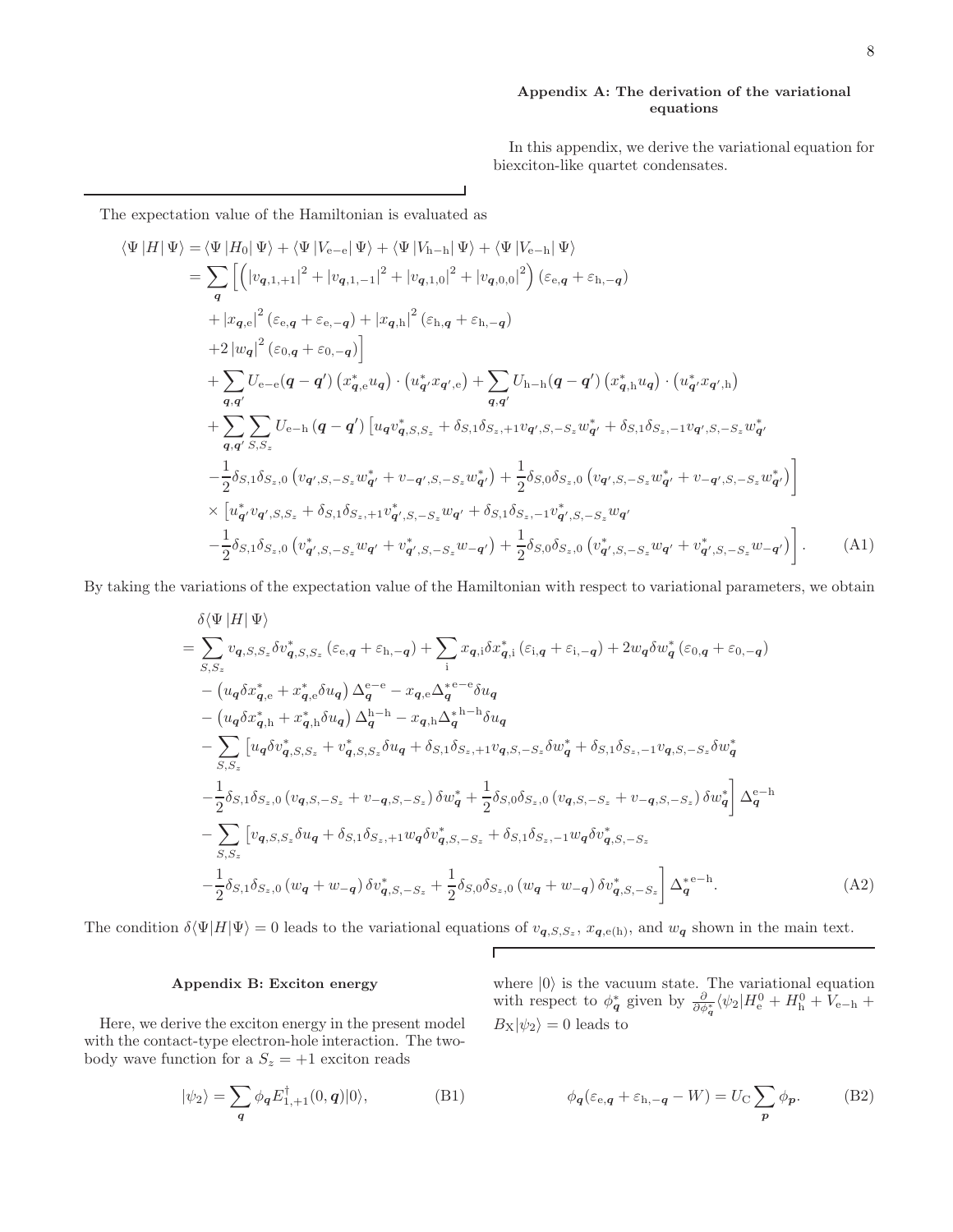Eliminating  $\phi_q$  from Eq. [\(B2\)](#page-7-3), one can obtain

$$
1 = U_{\rm C} \sum_{p} \frac{1}{q^2/(2M_{\rm r}) + B_{\rm X}},
$$
 (B3)

where we have introduced the reduced mass  $M_{\rm r}^{-1}$  =  $M_{\rm e}^{-1} + M_{\rm h}^{-1}$  and taken  $\mu_{\rm e} = \mu_{\rm h} = 0$ . Performing the

- <span id="page-8-0"></span>[1] D. R. Tilley and J. Tilley, Superfluidity and Superconductivity (Routledge, New York, 2019).
- <span id="page-8-1"></span>[2] J. Bardeen, L. N. Cooper, and J. R. Schrieffer, Theory of superconductivity, Phys. Rev. 108[, 1175 \(1957\).](https://doi.org/10.1103/physrev.108.1175)
- <span id="page-8-2"></span>[3] P. Niemann and H.-W. Hammer, Pauli-blocking effects and Cooper triples in three-component Fermi gases, Phys. Rev. A 86[, 013628 \(2012\).](https://doi.org/10.1103/physreva.86.013628)
- [4] T. Kirk and M. M. Parish, Three-body correlations in a two-dimensional SU(3) Fermi gas, Phys. Rev. A 96[, 053614 \(2017\).](https://doi.org/10.1103/physreva.96.053614)
- [5] S. Akagami, H. Tajima, and K. Iida, Condensation of Cooper triples, Phys. Rev. A 104[, l041302 \(2021\).](https://doi.org/10.1103/physreva.104.l041302)
- <span id="page-8-3"></span>[6] H. Tajima, S. Tsutsui, T. M. Doi, and K. Iida, Threebody crossover from a Cooper triple to a bound trimer state in three-component Fermi gases near a triatomic resonance, Phys. Rev. A 104[, 053328 \(2021\).](https://doi.org/10.1103/physreva.104.053328)
- <span id="page-8-4"></span>[7] G. Röpke, A. Schnell, P. Schuck, and P. Nozières, Four-Particle Condensate in Strongly Coupled Fermion
- Systems, [Phys. Rev. Lett.](https://doi.org/10.1103/physrevlett.80.3177) **80**, 3177 (1998).<br>[8] H. Kamei and K. Miyake, C. Kamei and K. Miyake, On quartet superfluidity of fermionic atomic gas, [J. Phys. Soc. Jpn.](https://doi.org/10.1143/jpsj.74.1911) 74, 1911 (2005).
- <span id="page-8-17"></span>[9] T. Sogo, G. Röpke, and P. Schuck, Many-body approach for quartet condensation in strong coupling, Phys. Rev. C 81[, 064310 \(2010\).](https://doi.org/10.1103/physrevc.81.064310)
- <span id="page-8-13"></span>[10] R. A. Sen'kov and V. G. Zelevinsky, Unified BCS-like model of pairing and alpha-correlations, [Phys. Atom. Nuclei](https://doi.org/10.1134/s1063778811090110) 74, 1267 (2011).
- [11] N. Sandulescu, D. Negrea, J. Dukelsky, and C. W. Johnson, Quartet condensation and isovector pairing correlations in  $N = Z$  nuclei, Phys. Rev. C 85[, 061303\(R\) \(2012\).](https://doi.org/10.1103/physrevc.85.061303)
- [12] A. Tsuruta, S. Imamura, and K. Miyake, Ginzburg–Landau formalism for 2n-body condensation, [J. Phys. Soc. Jpn.](https://doi.org/10.7566/jpsj.83.094603) 83, 094603 (2014).
- <span id="page-8-14"></span>[13] V. Baran and D. Delion, A quartet BCS-like theory, Phys. Lett. B 805[, 135462 \(2020\).](https://doi.org/https://doi.org/10.1016/j.physletb.2020.135462)
- <span id="page-8-16"></span>[14] V. V. Baran, D. R. Nichita, D. Negrea, D. S. Delion, N. Sandulescu, and P. Schuck, Bridging the quartet and pair pictures of isovector proton-neutron pairing, Phys. Rev. C 102[, 061301\(R\) \(2020\).](https://doi.org/10.1103/physrevc.102.061301)
- <span id="page-8-5"></span>[15] Y. Guo, H. Tajima, and H. Liang, Cooper quartet correlations in infinite symmetric nuclear matter, Phys. Rev. C 105[, 024317 \(2022\).](https://doi.org/10.1103/PhysRevC.105.024317)
- <span id="page-8-6"></span>[16] S. A. Moskalenko, S. Moskalenko, and D. Snoke, Bose-Einstein Condensation of Excitons and Biexcitons: and Coherent Nonlinear Optics with Excitons (Cambridge University Press, Cambridge, 2000).

momentum integration in Eq. [\(B3\)](#page-8-18), we obtain

$$
\frac{\pi^2}{U_{\rm C}M_{\rm r}} = \Lambda + \sqrt{2M_{\rm r}B_{\rm X}}\tan^{-1}\left(\frac{\Lambda}{\sqrt{2M_{\rm r}B_{\rm X}}}\right),\quad\text{(B4)}
$$

<span id="page-8-18"></span>where  $\Lambda$  is the momentum cutoff. In the limit of  $\Lambda \gg$  $\sqrt{2M_{\rm r}B_{\rm X}}$ , we obtain the exciton energy as

$$
B_{\rm X} = \frac{1}{2M_{\rm r}} \left( \frac{2\Lambda}{\pi} - \frac{2\pi}{M_{\rm r}U_{\rm C}} \right)^2.
$$
 (B5)

- <span id="page-8-7"></span>[17] J. Omachi, T. Suzuki, K. Kato, N. Naka, K. Yoshioka, and M. Kuwata-Gonokami, Observation of Excitonic N-body Bound States: Polyexcitons in Diamond, [Phys. Rev. Lett.](https://doi.org/10.1103/physrevlett.111.026402) 111, 026402 (2013).
- <span id="page-8-8"></span>[18] M. Combescot and P. Nozieres, Condensation of excitons in germanium and silicon, [J. Phys. C: Solid State Phys.](https://doi.org/10.1088/0022-3719/5/17/014) 5, 2369 (1972).
- [19] W. F. Brinkman and T. M. Rice, Electron-hole liquids in semiconductors, Phys. Rev. B 7[, 1508 \(1973\).](https://doi.org/10.1103/physrevb.7.1508)
- [20] C. Comte and P. Nozières, Exciton Bose condensation: the ground state of an electron-hole gas–I. Mean field description of a simplified model, J. Phys. 43[, 1069 \(1982\).](https://doi.org/10.1051/jphys:019820043070106900)
- <span id="page-8-9"></span>[21] L. V. Keldysh, The electron-hole liquid in semiconductors, [Contemp. Phys.](https://doi.org/10.1080/00107518608211022) 27, 395 (1986).
- <span id="page-8-10"></span>[22] D. M. Eagles, Possible pairing without superconductivity at low carrier concentrations in bulk and thin-film superconducting semiconductors, Phys. Rev. 186[, 456 \(1969\).](https://doi.org/10.1103/PhysRev.186.456)
- [23] P. Nozières and S. Schmitt-Rink, Bose condensation in an attractive fermion gas: from weak to strong coupling superconductivity, [J. Low Temp. Phys.](https://doi.org/10.1007/bf00683774) 59, 195 (1985).
- [24] T. J. Inagaki and M. Aihara, Many-body theory for luminescence spectra in high-density electron-hole systems, Phys. Rev. B 65[, 205204 \(2002\).](https://doi.org/10.1103/PhysRevB.65.205204)
- [25] P. Pieri, D. Neilson, and G. C. Strinati, Effects of density imbalance on the BCS-BEC crossover in semiconductor electron-hole bilayers, Phys. Rev. B 75[, 113301 \(2007\).](https://doi.org/10.1103/PhysRevB.75.113301)
- [26] T. Ogawa, Y. Tomio, and K. Asano, Quantum condensation in electron–hole systems: excitonic BEC–BCS crossover and biexciton crystallization, [J. Phys.: Condens. Matter](https://doi.org/10.1088/0953-8984/19/29/295205) 19, 295205 (2007).
- [27] Y. E. Lozovik and A. A. Sokolik, Electronhole pair condensation in a graphene bilayer, [JETP Letters](https://doi.org/10.1134/s002136400801013x) 87, 55 (2008).
- [28] B. Zenker, D. Ihle, F. X. Bronold, and H. Fehske, Electron-hole pair condensation at the semimetalsemiconductor transition: a BCS-BEC crossover scenario, Phys. Rev. B 85[, 121102\(R\) \(2012\).](https://doi.org/10.1103/PhysRevB.85.121102)
- <span id="page-8-15"></span>[29] R. Hanai, P. B. Littlewood, and Y. Ohashi, Dynamical instability of a driven-dissipative electronhole condensate in the BCS-BEC crossover region, Phys. Rev. B 96[, 125206 \(2017\).](https://doi.org/10.1103/physrevb.96.125206)
- <span id="page-8-11"></span>[30] S. Conti, A. Perali, F. M. Peeters, and D. Neilson, Multicomponent electron-hole superfluidity and the bcs-bec crossover in double bilayer graphene, [Phys. Rev. Lett.](https://doi.org/10.1103/PhysRevLett.119.257002) 119, 257002 (2017).
- <span id="page-8-12"></span>[31] L. L. Chase, N. Peyghambarian, G. Grynberg, and A. Mysyrowicz, Evidence for bose-einstein condensation of biexcitons in CuCl, [Phys. Rev. Lett.](https://doi.org/10.1103/physrevlett.42.1231) 42, 1231 (1979).